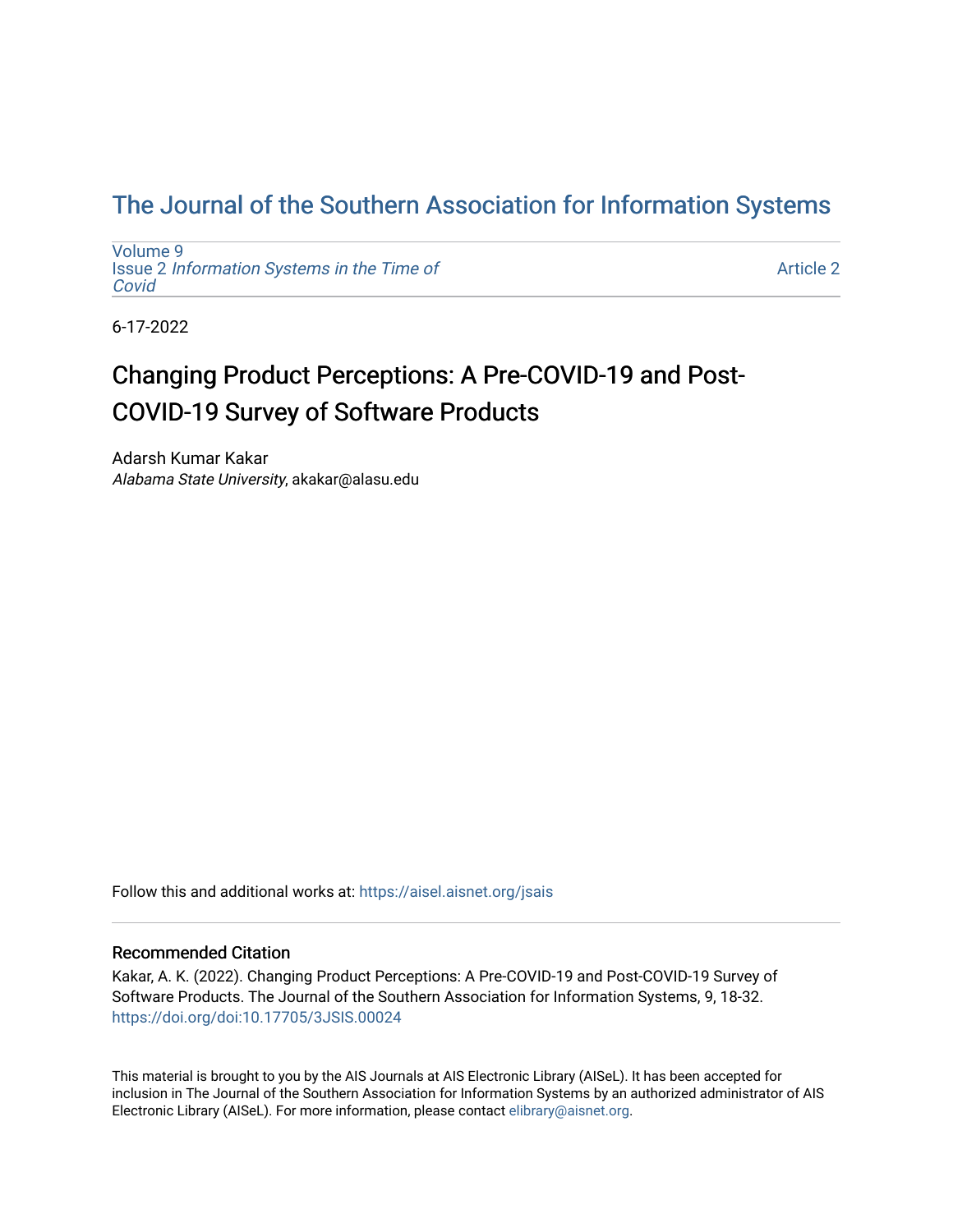# Changing Product Perceptions: A Pre-COVID-19 and Post-COVID-19 Survey of Software Products

## Cover Page Footnote

I thank Ashish Kakar, Doctoral student of Texas Tech University for his help in design of this study. https://doi.org/doi:10.17705/3JSIS.00024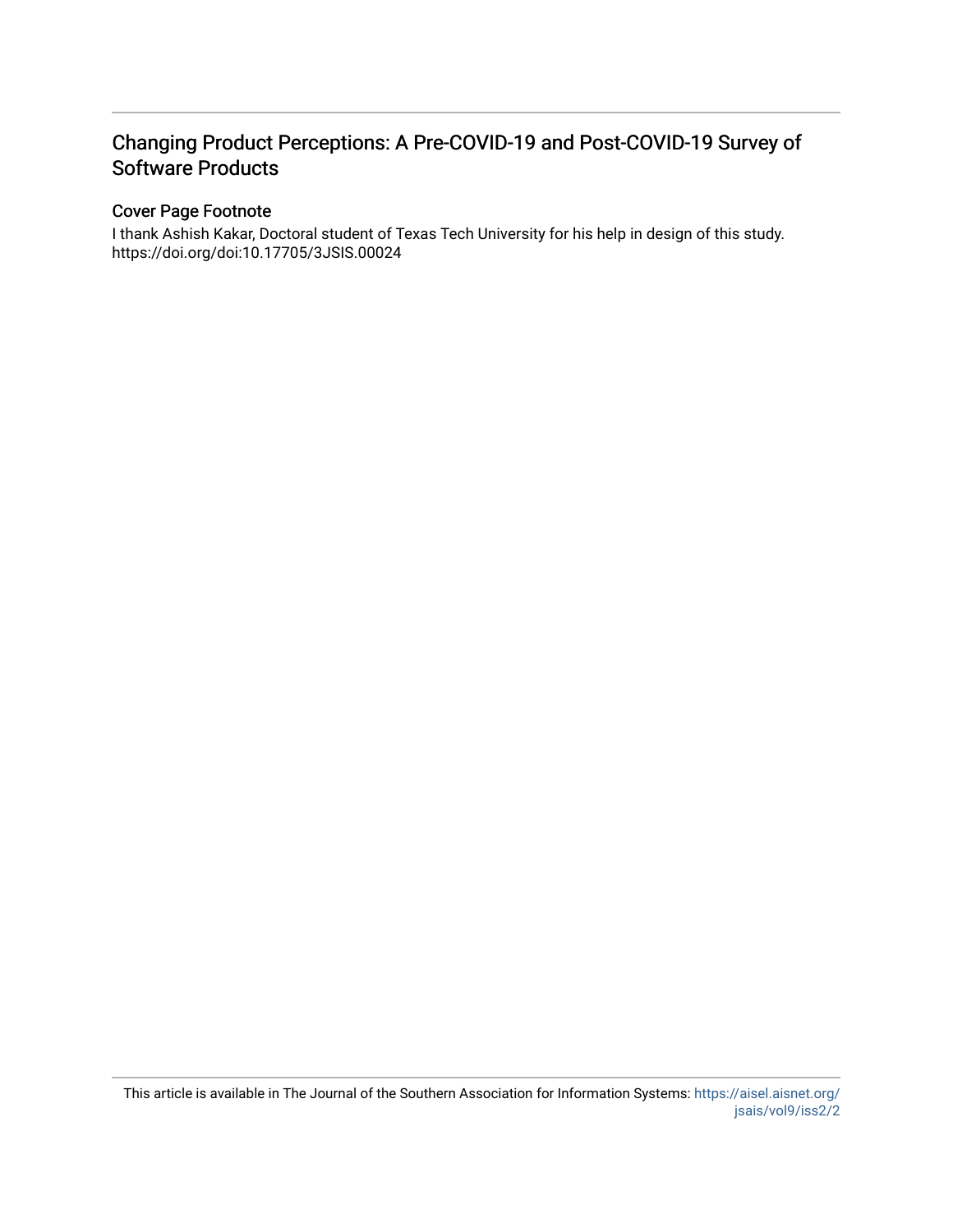#### **ABSTRACT**

Traditionally software products have been classified as utilitarian or hedonic based on the value they provide to the users. In this cross-disciplinary study, we introduce another category of software products called social products i.e., those which provide symbolic value to its users. However, we also suggest these three types of software products are ideal types. In reality, most software products are likely hybrid. They provide differing magnitude of all three values: Utilitarian, Hedonic and Social. We use the different levels (high, medium, and low) of these three values to classify products as predominantly Utilitarian, predominantly Hedonic, predominantly Social and five types of Hybrids. This classification of products offers a fresh perspective into how users view different products in terms of the value they provide to them. The insights from the study can be used to assess software product positioning and to develop suitable product development strategies.

#### **Keywords**

Utilitarian products, hedonic products, social products, hybrid products Guides, instructions, length, conference publications

#### **INTRODUCTION**

The typology of utilitarian and hedonic products and services is well established in information systems literature as in consumer product marketing literature (van der Heijden, 2004;Wu and Lu, 2013; Gerow, Ayyagari, Thatcher and Roth, 2013) While utilitarian goods are "functional and goal oriented and generate cognitive response from the user", the hedonic goods provide "novelty, aesthetics, unexpectedness, pleasure and fun and evoke affective user responses" (Strahilevitz and Myers, 1998). For example, swiss army knives with their versatile applications provide utilitarian value to the user while a perfume provides hedonic value to the user.

But we suggest that there is another class of software products (and services), those that provide social value to the user. Social value (SV) helps consumers establish self as well as social identity. For example, using Apple product creates the impression of one being "creative" (Aaker, 2009) while membership of an exclusive club enhances social status and prestige. Recognizing the SV of products (and services) can help providers position and develop products that enhance consumers' self and social expression. The strongest attachment with the product is said to occur when it provides personal meaning and when the product is considered the extension of the self (Park, MacInnis and Priester, 2006). However, unlike consumer product literature, information systems literature has largely ignored the SV provided by software products. We use SV of provided by software products in extending the typology of software products beyond the utilitarian and hedonic.

An empirical study with actual users of software products found the suggested typology of products into three types: utilitarian, hedonic and social to be valid. In addition, multiple new types of hybrid products could be discerned depending on the combination of values provided by these products. While the hybrid of UV (Utilitarian Value) and HV (Hedonic Value) is well known in literature (e.g. dark chocolates provide pleasure as well as health benefits to the consumer, Gamified eLearning enhances learnings aa well as makes learning fun), these new types of hybrids add further to our understanding and knowledge. For example, email was found to be a hybrid of UV and SV. It provides significant utilitarian (facilitates official communication) as well as social benefits to its user (helps in connecting with friends and relatives). The unique findings of the study are discussed. The useful implications of the typology for product managers in making product design decisions, enhancing brand loyalty of products and developing suitable product strategies are discussed.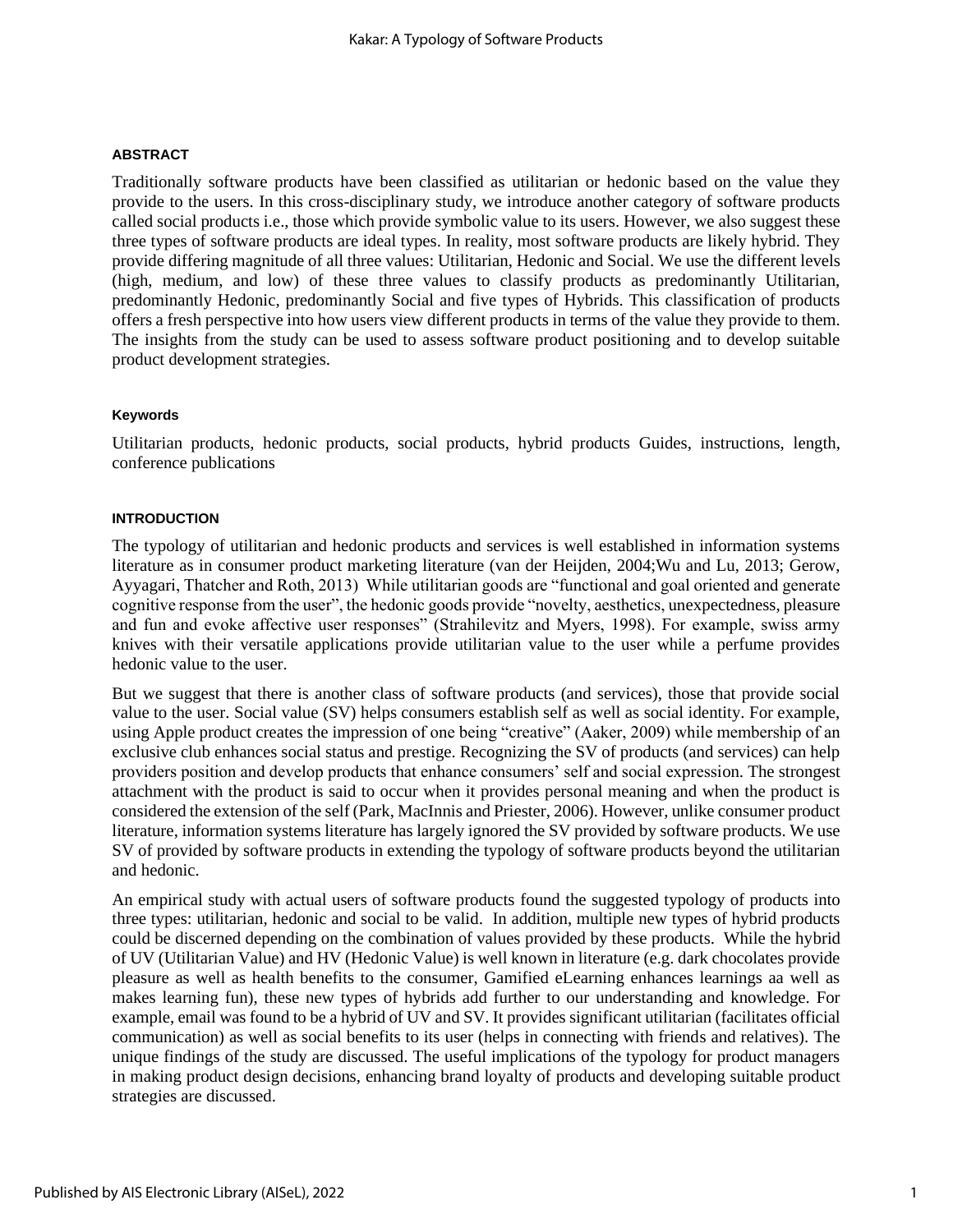#### **LITERATURE REVIEW**

The classification of products into utilitarian and hedonic has vastly increased our understanding of how these product types impact consumer choice, satisfaction and loyalty. A large number of studies in all three literatures have investigated the impacts of HV and UV on intention to buy, use, promote and remain loyal to tangible and intangible products such as mobile phones, laptops, computer software, consumer staples, office supplies and services such as travel, tourism and hospitality (e.g., Chitturi et al., 2008; Park and Mown, 2007; Kientz and Simonson, 2002; Gursoy, Spangenberg and Rutherford, 1996; Babin, Darden and Griffin, 1994; Chandon et al., 2000; von Dran, Zhang and Small, 1999; van der Heijden, 2004; Wu and Lu, 2013; Gerow, Ayyagari, Thatcher and Roth, 2013).

It has been suggested that the utilitarian and hedonic dimensions of the product are distinct and together capture the essential facets of a product (Batra and Ahtola, 1999; Block, 1995; Dhar and Wertenbroch, 1999; Mano and Oliver, 1993; Schmitt and Simonson, 1997; Strahilevitz and Myers, 1998; Veryzer, 1995; Kakar, 2015a, b). While these investigations have enhanced our understanding of the relationship between HV, UV and user outcomes, very few studies in the past have empirically examined the impact of SV on user outcomes.

Norman (1998) predicted that once a software product meets the functional requirements of the users, considerations of convenience and reliability, and, later, of appearance and symbolic ownership will become more important. Thus, the SV derived from the use of the software product may become increasingly important in future. The watch industry, Norman (1998) noted, after having met the consumer needs of accurate time keeping and durability (UV) is focusing on styling (HV) and exclusivity (SV). For example, Rolex watches are purchased as a symbol of status, image, and prestige.

Recently Kakar (2018a, b) and Kakar and Kakar (2020a, b) conducted studies in which they argued that social value can get confused with social capital, a term used in social sciences with its utilitarian connotations such as use of social networks for economic development and prosperity. They also highlight that in the initial stages, SV was considered (e.g., Holbrook and Hirschman, 1982) as a part of HV. However, in later stages (e.g., Keller, 1993; Park et al., 1986) a clear differentiation emerged between hedonic and social values. While UV is associated with functional value, HV is associated with emotional value and SV is associated with symbolic value. The social dimension of consumption came to be understood through the symbolic interactionism perspective which emphasizes the role of product consumption in the context of social roles played by people (Solomon, 1983; Belk, 1988). The symbolic meaning of product is realized outwardly through the construction of social identity in the social world and inwardly in the construction of self-identity (Elliott, 1997).

In this study, we further advance our understanding in the domain of value constructs by clarifying and systematically compiling the essential differences between UV, HV and SV from a comprehensive and reflective review of past work in the domain (see below):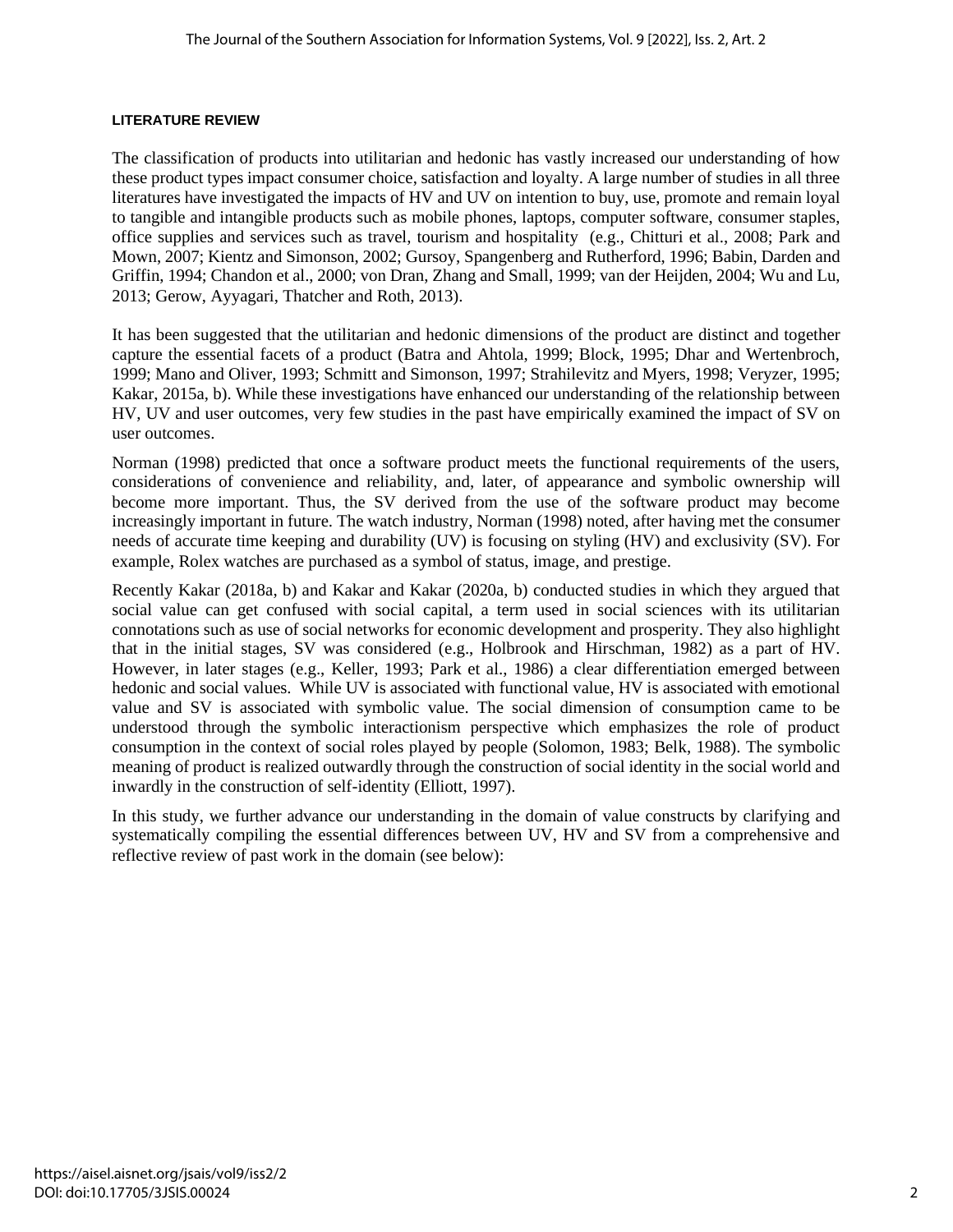| UTILITARIAN VALUE                                                                                                             | <b>HEDONIC VALUE</b>                                                                                              | <b>SOCIAL VALUE</b>                                                                                                                             |
|-------------------------------------------------------------------------------------------------------------------------------|-------------------------------------------------------------------------------------------------------------------|-------------------------------------------------------------------------------------------------------------------------------------------------|
| "shoulds"<br>Represents<br><sub>or</sub><br>reasoned<br>preferences<br>Tenbrunsel<br>(Bazerman,<br>and<br>Wade-Benzoni, 1998) | Represents "wants" or affective<br>preferences<br>(Bazerman,<br>Tenbrunsel and Wade-Benzoni,<br>1998)             | Represents social meaning and<br>self-expression choices of the<br>user (Elliot, 1997)                                                          |
| Targets Homo Economicus -<br>Consumers are utility<br>calculator (Rintamaki, 2006)                                            | Homo<br>Ludens<br>Targets<br>Consumers are guided by senses<br>(Rintamaki, 2006)                                  | Targets Homo Faber -<br>Consumers convey their<br>personalities, lifestyles and<br>beliefs through conspicuous<br>consumption (Rintamaki, 2006) |
| functional<br>Is<br>and<br>practical<br>(Stelmaszewska,<br>Fields<br>and<br>Blandford, 2004)                                  | Is enjoyment, novelty, aesthetics,<br>unexpectedness,<br>fun<br>(Stelmaszewska, Fields<br>and<br>Blandford, 2004) | <b>Is</b><br>symbolic,<br>expressive,<br>relational (Smith and Colgate,<br>2007) (Belk, 1988)                                                   |
| Is a means to an end (Babin and<br>Harris, 2011)                                                                              | Is an end in itself (Babin and<br>Harris, 2011)                                                                   | It can be both a means (social<br>status) and an end in itself (self-<br>esteem) (Rintamaki, 2006)                                              |
| Helps<br>accomplish<br>practical<br>goals/tasks ((Smith and Colgate,<br>2007                                                  | Provides sensory benefits (Smith)<br>and Colgate, 2007)                                                           | Provides relational and network<br>benefits (Smith and Colgate,<br>2007                                                                         |
| Generates cognitive satisfaction<br>response when fulfilled (Chitturi<br>et al., 2007: Berman, 2005)                          | Generates<br>affective<br>delight<br>fulfilled<br>when<br>response<br>(Chitturi et al., 2007: Berman,             | Builds self-esteem and social<br>when fulfilled<br>(Elliot,<br>status<br>1997)                                                                  |
| Can be Objectively<br>appraised<br>(Chitturi, 2009)                                                                           | Subjective,<br>Experiential<br><b>Is</b><br>(Chittri, 2009)                                                       | Is Interactional, Relational<br>(Elliot. 1997)                                                                                                  |

**Summary of Hedonic-Utilitarian-Social Product Characteristics**

We then use this tripartite conceptualization of value, UV, SV and HV to develop and test our typology. In this typology we also include Hybrids. Studies in the past have shown that HV is important for even products designed for utilitarian use. In their meta-analyses of technology adoption literature for software products, Gerow, Ayyagari, Thatcher and Roth (2013) noted that UV and HV are equally important in impacting the user intention to use the system. HV provides intrinsic psychological rewards to users which in turn lowers perception of effort. The pleasure and enjoyment derived from using the system make the users use the system more extensively (Moon and King, 2001), The impact of Hedonic benefits can also be explained by the "halo effect" in social psychology, People frequently attribute positive characteristics to attractiveness and negative characteristics to unattractiveness (Fogg, Kameda, Boyd, Marshall, Sethi, Sockol and Trowbridge, 2003). Users will thus attribute positive characteristics of a product such as its usability to its attractiveness such as its aesthetic design, an example of a hedonic attribute.

# **Typology Development**

From the perspective of motivation theory (Deci and Ryan, 1987), UV and HV motivates users to use or patronize products in different ways. While HV as an end valued for its own sake provides intrinsic motivation to the users, UV as a means to accomplish instrumental goals provides extrinsic motivation to the user to use the software (Wu and Lu, 2013). However, the SV of consumption can be understood through the symbolic interactionism perspective which emphasizes the role of product consumption in the context of social roles played by people (Solomon, 1983; Belk, 1988).The symbolic meaning of product is realized outwardly through the construction of social identity in the social world and inwardly in the construction of self-identity (Elliott, 1997).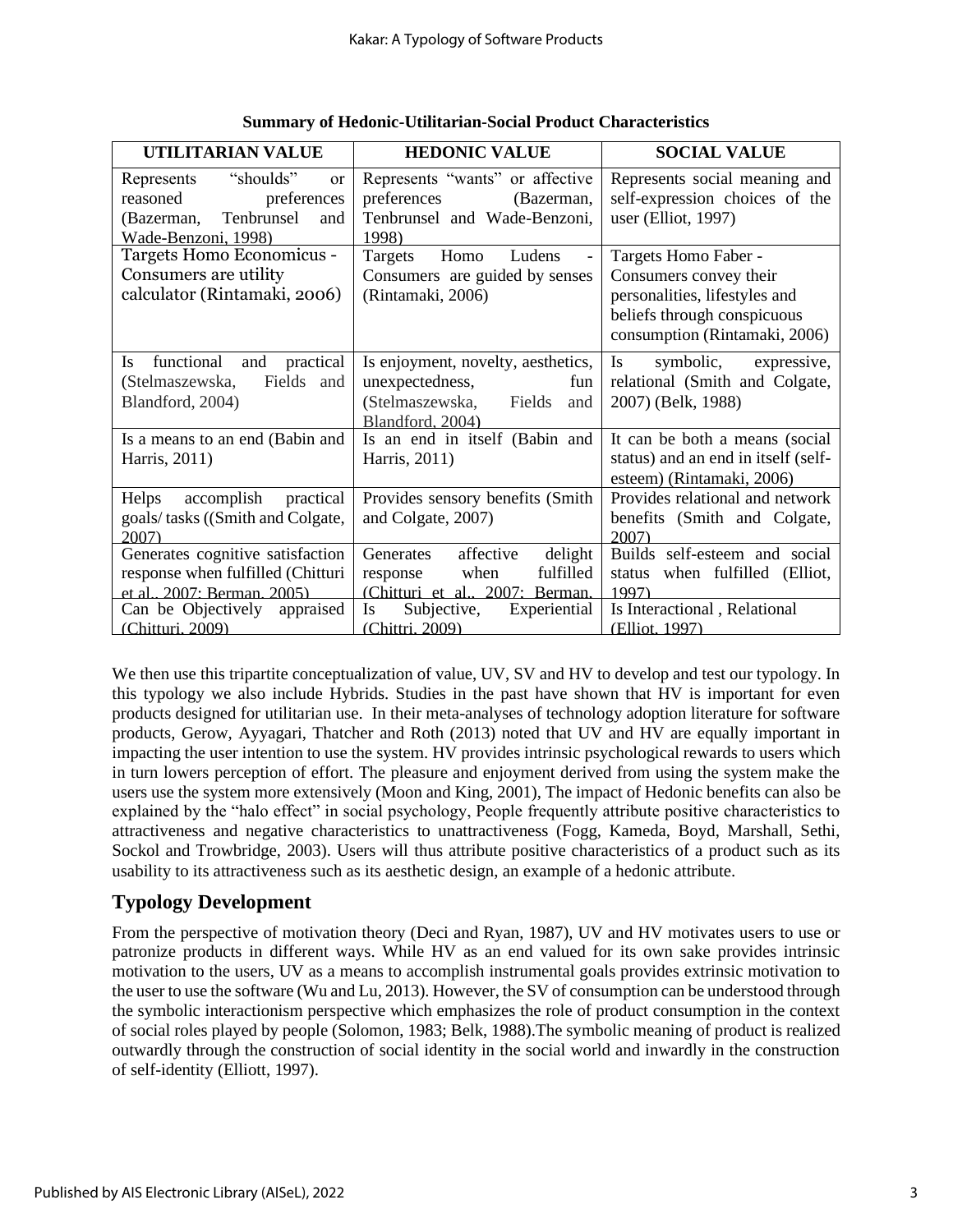Users are known to identify themselves in relation to other users or group of users (Bagozzi, 2007; Kelman, 1974). This social identity includes self-awareness of group membership and feeling of attachment and belongingness to the group (Taifel, 1978). For example, consumers of Volcom products are youth who feel a sense of belonging to those who are against the world of adults. In addition to the social identity, products and their attributes through their symbolic value often become part of the extended self of the user and reflect his self-identity (Belk, 1988). For example, users feel "creative" when using Apple products (Aaker, 2009).

Users wo derive significant SV from association with the product consider the product as an extension of the self (Park, MacInnis and Priester, 2006). Consumers and users of such products believe that their absence will have a negative impact on their lives, thereby making them irreplaceable. Thus all three values UV, HV and SV are important dimensions of value sought by users/ consumers. Brand attachment literature reveals that as in inter-personal relationships between people, consumers seek a total experience with brands, an experience not limited to the functional but also but also emotional and social (Fombrun, 2001; Brakus, Schmitt and Zarantonello, 2009; Iglesias, Singh and Batista-Foguet, 2011). The stronger and more varied the dimensions of experience the more will be the strength of brand attachment and greater will be its impacts on consumer outcomes such as their loyalty to the brand.

In line with this reasoning we develop a typology of products based on the magnitude of each type of value provided by the product. The high, median and low levels of each value helps us classify software products into nine categories (see Table 1):

| <b>Product Value</b> $\rightarrow$ |     | <b>Utilitarian Value</b> |      | <b>Hedonic Value</b> |               |      | <b>Social Value</b> |               |             |
|------------------------------------|-----|--------------------------|------|----------------------|---------------|------|---------------------|---------------|-------------|
| <b>Product Types</b>               | Low | <b>Medium</b>            | High | Low                  | <b>Medium</b> | High | Low                 | <b>Medium</b> | <b>High</b> |
| <b>Utilitarian</b>                 |     |                          |      |                      |               |      |                     |               |             |
| Hedonic                            |     |                          |      |                      |               |      |                     |               |             |
| <b>Social</b>                      |     |                          |      |                      |               |      |                     |               |             |
| <b>Hybrid 1</b>                    |     |                          |      |                      |               |      |                     |               |             |
| <b>Hybrid 2</b>                    |     |                          |      |                      |               |      |                     |               |             |
| <b>Hybrid 3</b>                    |     |                          |      |                      |               |      |                     |               |             |
| Hybrid 4                           |     |                          |      |                      |               |      |                     |               |             |
| Hybrid 5                           |     |                          |      |                      |               |      |                     |               |             |

**Low<2.25; High >6.75; Medium >=2.25 and <= 6.75 on a 9 point scale** 

## **Table 1. The Typological Scheme**

Based on this we classified products as predominantly Utilitarian, predominantly Hedonic, predominantly Social, Hybrid Type 1 (UV-HV), Hybrid Type 2 (UV-SV), Hybrid Type 3 (HV-SV), Type 4 (UV-HV-SV) and Type 5 (NULL). Thus, SV provided by the product enables us to create many new categories of products. In addition to predominantly social products, considering SV engenders at least four more hybrid categories in the typological scheme (Type 1, 2, 3 and 4).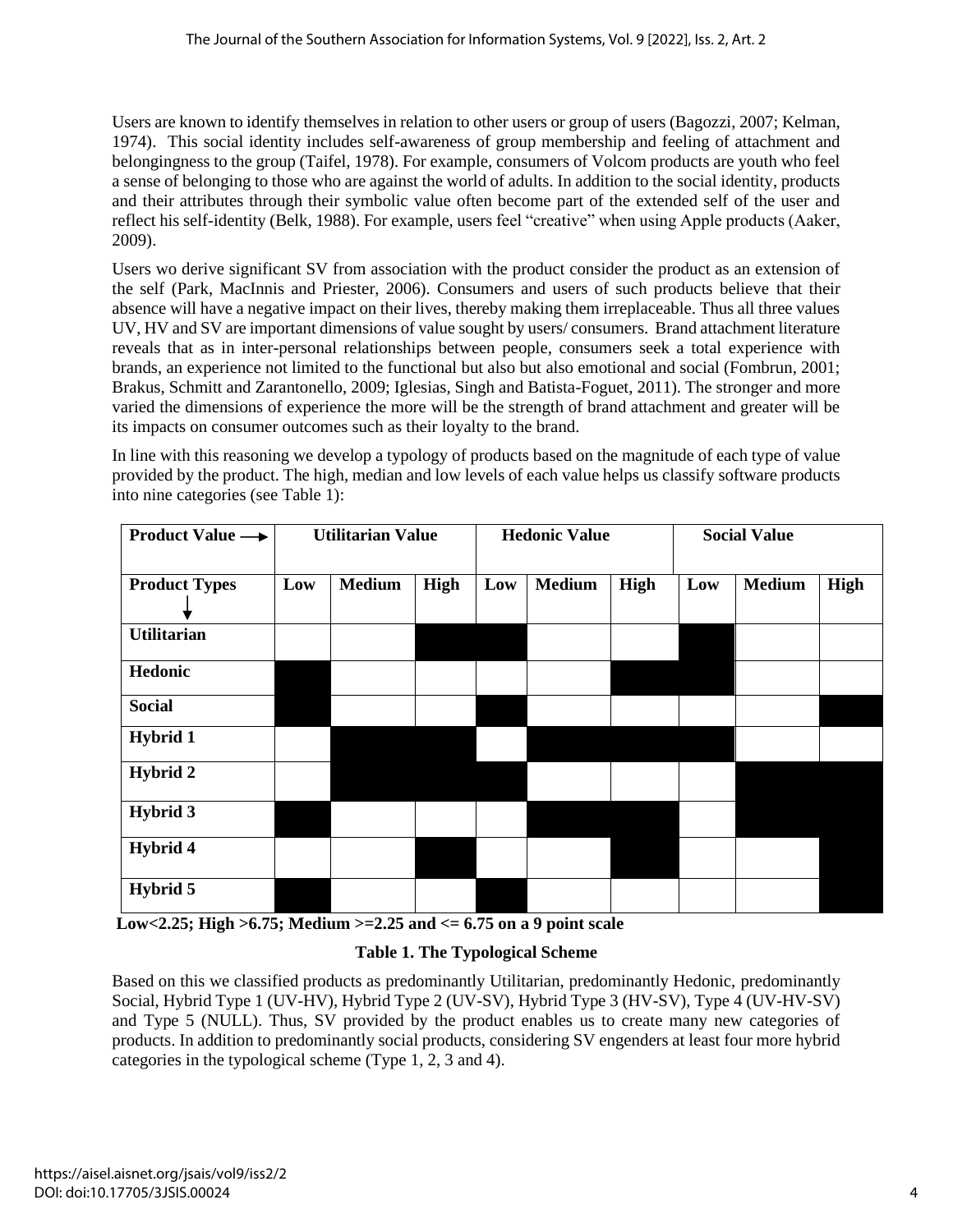Aaker (2009) noted that SV may be critical in building brands. He gave examples of self-expressive benefits of brands such as Olay "heightens consumers' self-concept of being gentle, sophisticated, mature, exotic, mysterious and down-to-earth", driving Lexus creates the impression of being "successful", using Apple product creates the impression of being "creative", buying clothes at Zara creates the impression of being "cool". Brands also provide social benefits such as Betty Crocker Mixer Web site that "allows members to talk to experts and connect with others" or "When I go to Starbucks, I am part of a closed club of aficionados even if I don't interact with any." Or provide membership to aspirational groups: "When playing with a Titleist Pro V1, I am among a group that contains some really good golfers." Apple, Nokia and Philips, have "converted products that are conventionally viewed as tools into personally meaningful objects" and "enable consumers to make statements about identity, status, and their varied selves." (Ravasi and Rindova, 2008).

Social networking products such as Facebook and LinkedIn provide SV to its users. It helps users to create a self as well as social identity in the desired community of friends, family and professionals. In support of the typological scheme we expect many more software products to provide SV. Further we expect SV to be relevant in impacting the behavioral intention (BI) of users to use the software product. The impact of HV and UV of BI of users to use the software is well established in literature. BI a more relevant measure in the context of software products as software often is not purchased as it is provided for by the organizations to the users or made available by the providers free of cost.

## **Method**

## **Study Setting and Design**

An Experimental method was adopted in the study. Each randomly chosen subject in the study answered a questionnaire-based survey that captures data on demographics, relevant independent variables, dependent variable and control variables. Actual users of software products provided their responses for the software products they used most extensively during the past 6 months.

### **Subjects**

The subjects were recruited from a large public university. The college of business of this university encourages research exposure by awarding students extra credit for research exposure. An email was sent randomly to 200 students of the college of business from among its 2300 students inviting them to participate in the study. We received a total of 181 responses. Based on this response, we invited all 181 students to participate in the study. Among those invited to participate 172 students actually participated in the study and answered a questionnaire-based survey. The subjects' age ranged between 19 and 24 years and female students (69 out of a total of 122) outnumbered males (53 out of a total of 122). The average age of the subjects was 21.28 years with the female subjects averaging 21.34 years and the male subjects averaging 21.22 years.

### **Measures Used**

Tested measures were used to capture data pertaining to HV (Babin, Darden and Griffin, 1994), SV (Rintamaki, Kanto, Kuusela and Spence, 2006), UV (Venkatesh and Davis, 2000) and BI (Venkatesh et al., 2003). These measures have been used previously in software context (Venkatesh, Thong and Xu, 2012; Kakar, 2017; Kakar and Kakar, 2018). All measures used a 9-point Likert scale with anchors of 9 (strongly agree) and 1 (strongly disagree) in line with the recommendation that increasing the number of choicepoints increases scale sensitivity without damaging scale reliability (Cummins and Gullone, 2000). Responses were coded such that high levels of the constructs are represented by high values. Some items were reverse coded. The overall value for each construct was created by averaging the subject responses.

### **Control Variables**

Extraneous variables such as age, gender and length of use experience were controlled for in the analysis of subject responses. Studies have shown that HV impacts females and males differently (Gefen and Straub,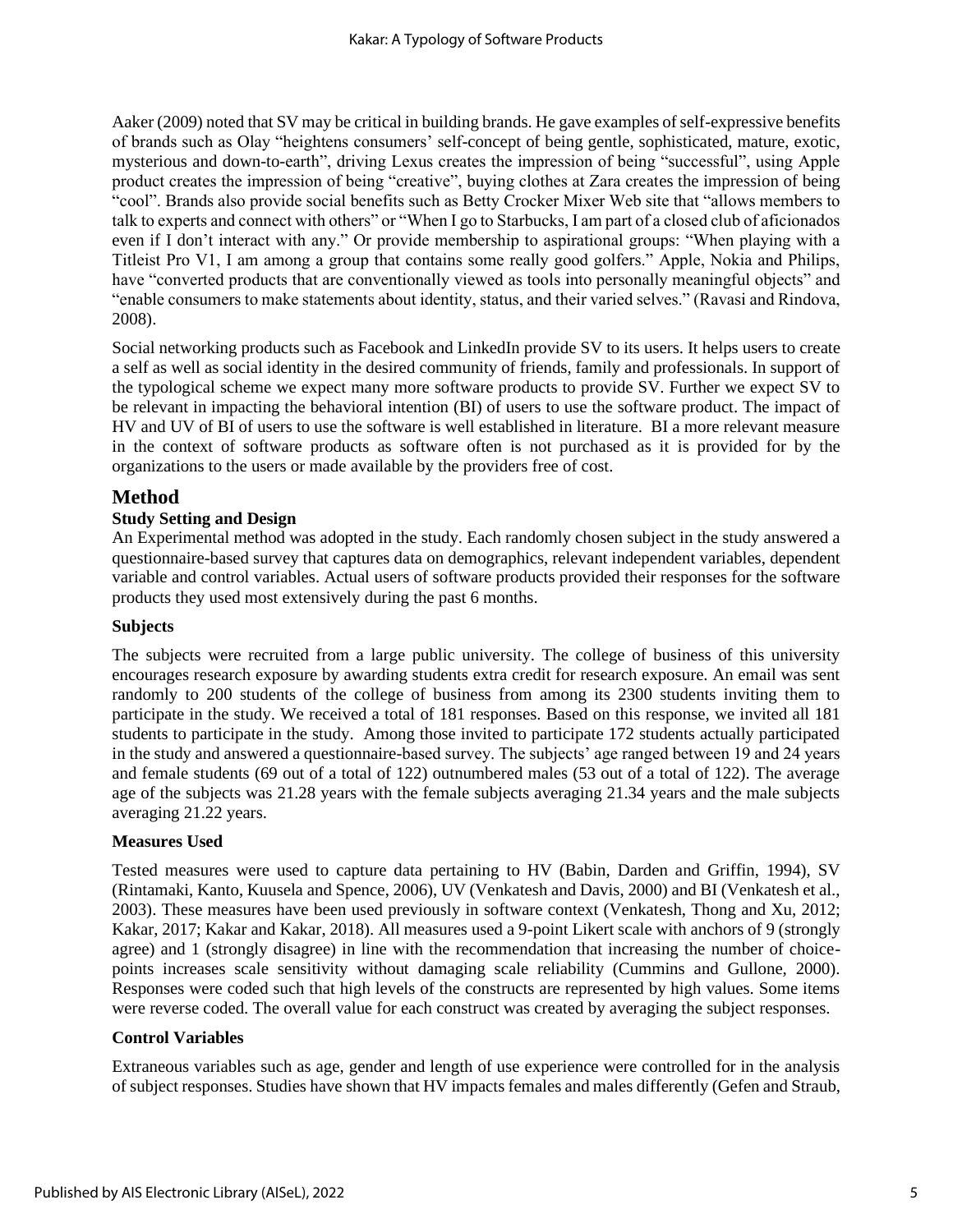1997; Venkatesh, Morris, and Ackerman, 2000; Wu and Lu, 2013). Further, younger men tend to seek greater novelty and innovativeness in the early stages of using a new product or technology (e.g., Chau and Hui, 1998). Thus, age and gender may impact the assessment of HV derived from a shopping site. Additionally, length of use experience may impact BI. If the consumer derives value from using a software product it becomes increasingly important to him due to habitual use behavior. When a behavior has been performed many times in the past, subsequent behavior increasingly becomes under the control of an automated cognitive process (Aarts, Verplanken and van Knippenberg, 1998). Consumers form favorable intentions about acts they have frequently performed in the past (Ouellette and Wood, 1998), such as repeated use of the product, making them increasingly dependent on the habit (Gefen, 2003) thereby enhancing their BI.

#### **Procedure**

172 subjects answered a questionnaire-based survey in November 2019 which included questions about demographics. In addition, subjects provided a total of 1720 responses to the survey questions by providing data on UV, HV, SV and BI (see Appendix A) for her top 10 most extensively used software products in the past one month. They also ranked the most extensively used software products in the descending order of the time they spent using the product. The results were published at a top conference (Kakar, and Kakar 2020). However, with the advent of Covid-19 we also requested subjects for data in the month of April 2020. We received another 1720 responses in this round 2 from the same subjects as all of them complied with the request.

#### **Method of Analyses**

Products were classified based on a combination of high, low and medium values of HV, UV and SV. A product value (UV, HV or SV) of particular product is considered high if it is  $> = 6.75$  on a 9-point scale. Similarly, a product value (UV, HV or SV) of particular product is considered low if it is  $\lt 2.25$  on a 9point scale. All other ratings of UV, SV and HV on a 9-point scale i.e.  $> = 2.75$  and  $> = 6.75$  constitute medium values. Based on the high, low and medium values for UV, HV and SV so obtained, a product is classified as either utilitarian, hedonic, social or one of the nine types of products (see Table 1).

Factor analysis was performed on the data set obtained from the subjects to identify the latent factors and establish the validity and reliability of the measures used in the study. Further, the correlation matrix and internal reliabilities of the measures were also examined. The widely recommended Moderated Hierarchical Multiple Regression (MHMR) was used for testing the direct and interaction effects of independent variables (Cortina, 1993; Cohen, 1978; Dunlap and Kemery, 1987; Stone and Hollenbeck, 1989). MHMR reveals how well each independent variable predicts the dependent variable, after extracting variance due to other independent and control variables in the regression equation and interaction effects after extracting variance due to independent and control variables.

In the first step of MHMR analysis gender, age and length of use experience of subjects were included, followed by UV in the second step, HV in the third step, SV in the fourth step and the interaction terms of the three values, UV\*HV\*SV was introduced in the fifth and final step. The interaction effect is present if significant variance in the dependent variable is explained by the interaction terms over and above the variance explained by the control variables and the direct effect of the predictor variables (Cortina, 1993).

## **Results and Analyses**

The results of the factor analysis (Appendix B) showed that the four factors extracted using Varimax rotation represented the four scales used in the study, HV, UV, SV and BI. The high loadings (>.50) within factors demonstrated convergent validity of items within scales, and the no cross loadings (>.50) between factors demonstrated discriminant validity between scales. The internal reliabilities of all the scales used in the study were greater than .70 (see Table 2).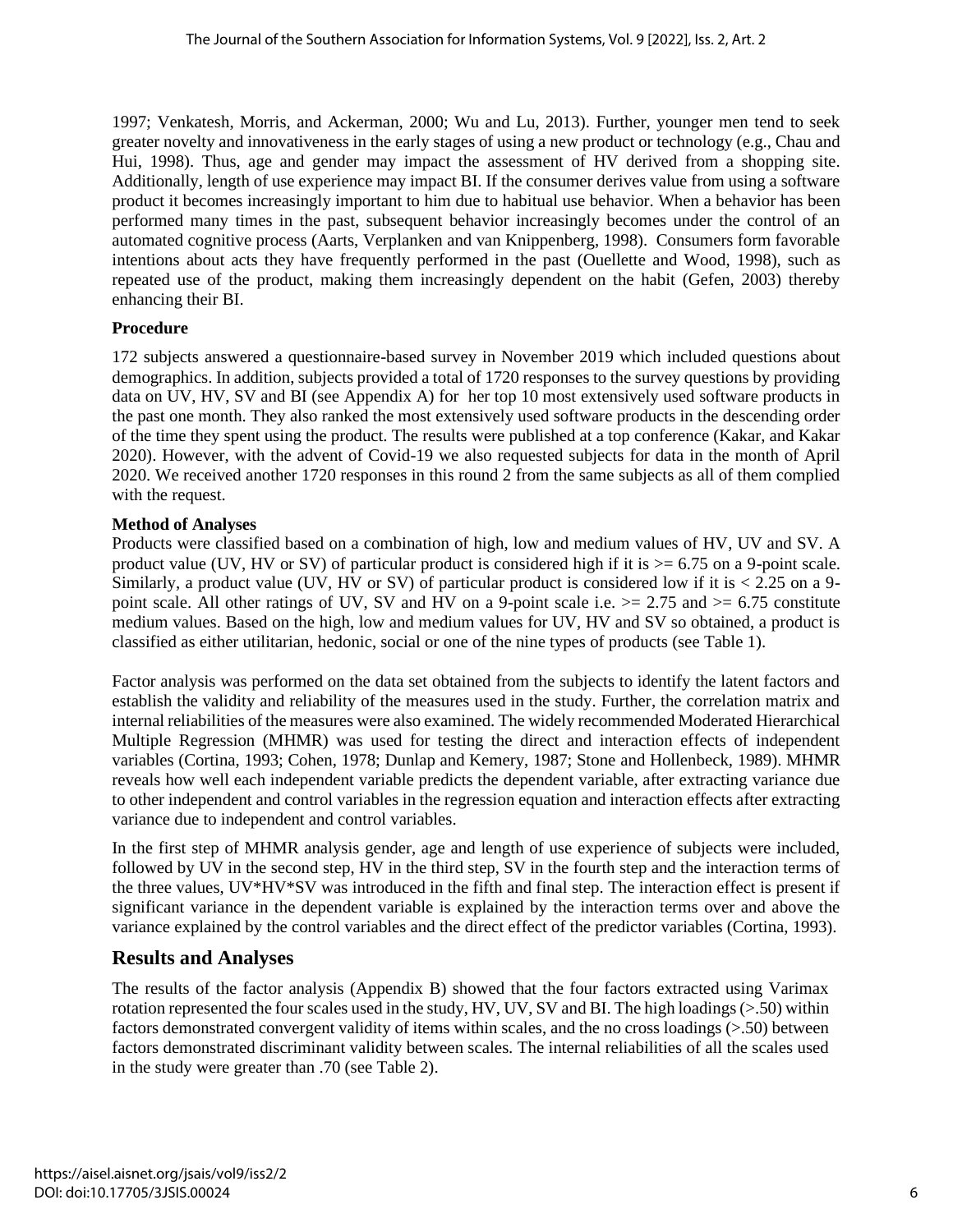| Name of the scale         | <b>Cronbach's Alpha</b> | <b>Number of Items</b> |
|---------------------------|-------------------------|------------------------|
| Utilitarian Value (UV)    | 0.960                   |                        |
| Hedonic Value (HV)        | 0.941                   |                        |
| Social Value (SV)         | 0.888                   |                        |
| Behavioral Intention (BI) | 0.881                   |                        |

**Table 2. Internal Reliability of Scales**

| <b>Ste</b><br>p       | Variables added in each step          | <b>Change in R-Square</b> |
|-----------------------|---------------------------------------|---------------------------|
|                       | Control: Gender, Age,<br>Experience   | $0.06*$                   |
| $\mathcal{D}_{\cdot}$ | Main Effect: UV                       | $0.21*$                   |
| 3                     | Main Effect: HV                       | $0.14*$                   |
|                       | Main Effect: SV                       | $0.13*$                   |
|                       | <b>Interaction Effect</b><br>7*HV*SV) | $1.34***$                 |

#### **\*p < .05 \*\*\*p<.001**

**Table 3. MHMR for Impacts of UV, HV and SV on BI -round 1**

| <b>Ste</b><br>р             | Variables added in each step          | <b>Change in R-Square</b> |
|-----------------------------|---------------------------------------|---------------------------|
|                             | Control: Gender, Age,<br>Experience   | $0.02*$                   |
| $\mathcal{D}_{\mathcal{A}}$ | Main Effect: UV                       | $0.20*$                   |
| 3                           | Main Effect: HV                       | $0.16*$                   |
|                             | Main Effect: SV                       | $0.18*$                   |
|                             | <b>Interaction Effect</b><br>V*HV*SV) | $1.34***$                 |

### **\*p < .05 \*\*\*p<.001 Table 4. MHMR for Impacts of UV, HV and SV on BI -round 2**

Among the 1720 subject responses for a total of 67 software products in round 1, only 1 product was classified as predominantly social (Twitter), 6 products as predominantly utilitarian (e.g., Blackboard) and 5 products as predominantly hedonic (e.g., Critical ops, a computer game). Most of the software products, as expected were found to be Hybrid. Of the remaining 56 products, 31 were classified as UV-HV (e.g., Producteev, a personal task manager), 6 as UV-SV (e.g. Gmail) and 17 as HV-SV (e.g. Facebook) and 2 were classified in no category. None of the products were classified in the UV-HV-SV category. All 67 products provided significant (statistically  $> 1$  on an average on the 9-point scale) amounts of all three values SV, HV and UV. Further all the three values had a positive and significant impact on BI. The MHMR analyses (Table 3) show that SV could explain 13 % of the variance in BI.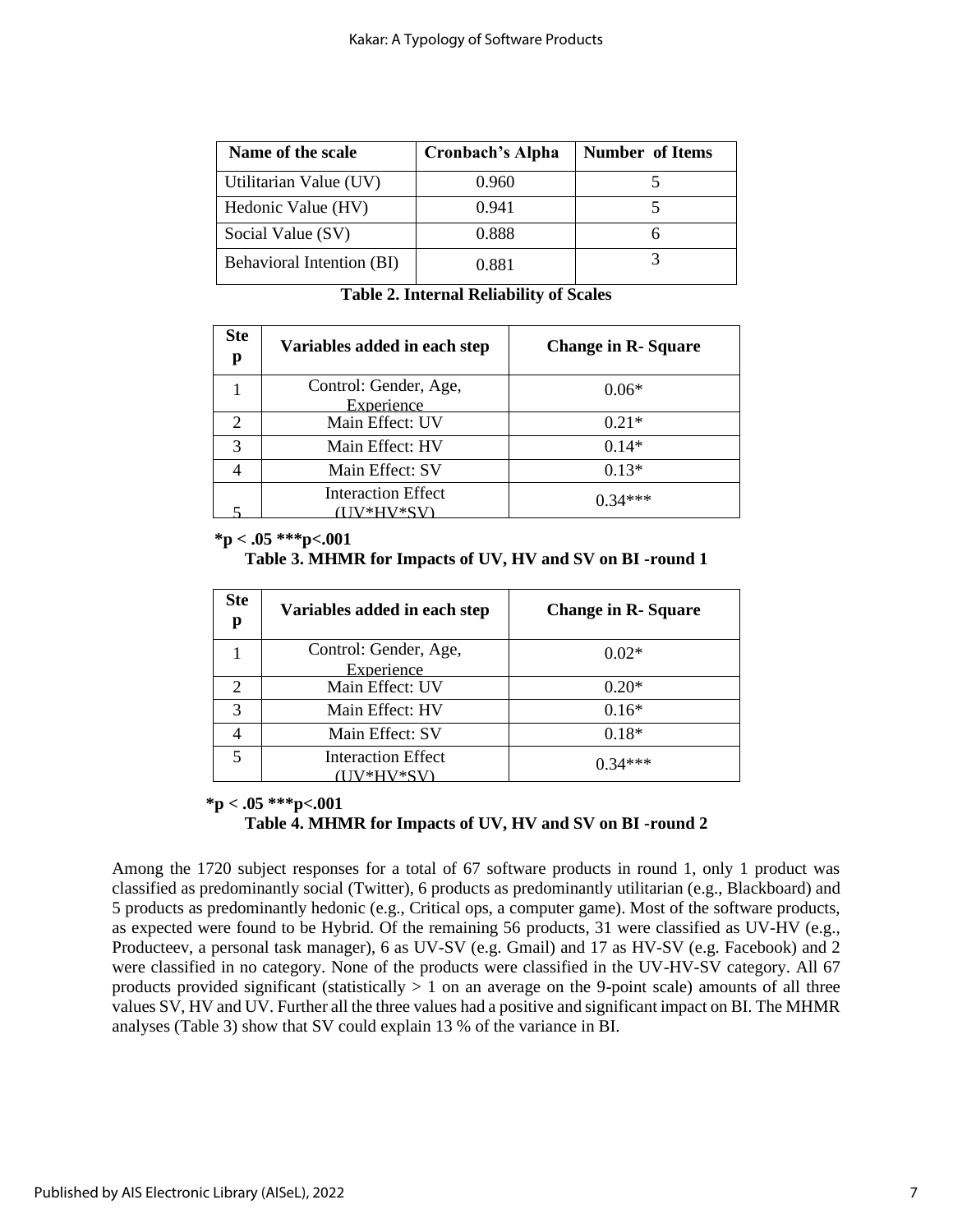The top 10 software products classified by subjects in round 1 is shown in Table 5. As can be seen the top 2 products were utilitarian software. out of a total of 67 software products on which the subjects provided their response. The maximum number of products in the top 10 most used products were UV-HV hybrids. All 172 subjects classified them in that category with MS Word the most used software. The list of top 10 products classified (see Table 5) out of a total of 70 software products by subjects in round 2, show that the utilitarian software continued to be among the top 3 ranks. Also, the maximum number of products among the top 10 used products remained in the UV=SV hybrid category in round 2.

| <b>Product Value→</b> | <b>Utilitarian</b><br><b>Value</b> |      | <b>Hedonic</b><br><b>Value</b> |      | <b>Social Value</b> |      | <b>Product-wise</b><br><b>Rankings</b>          |
|-----------------------|------------------------------------|------|--------------------------------|------|---------------------|------|-------------------------------------------------|
| <b>Product Types</b>  | Low                                | High | Low                            | High | Low                 | High |                                                 |
| <b>Utilitarian</b>    |                                    |      |                                |      |                     |      | <b>MS</b><br>Word<br>(1),<br>MS Excel (2).      |
| <b>Hedonic</b>        |                                    |      |                                |      |                     |      | Kerbal (6)<br>Doom Eternal (7)                  |
| <b>Social</b>         |                                    |      |                                |      |                     |      | Twitter $(10)$                                  |
| Hybrid 1              |                                    |      |                                |      |                     |      | Monday.com $(8)$                                |
| Hybrid 2              |                                    |      |                                |      |                     |      | LinkedIn $(9)$<br>Gmail $(5)$<br>Blackboard (3) |
| <b>Hybrid 3</b>       |                                    |      |                                |      |                     |      | Facebook (4)                                    |
| Hybrid 4              |                                    |      |                                |      |                     |      |                                                 |

**Table 5. The Top 10 most used products pre-COVID (ranks given in brackets)**

# **Discussion**

MHMR analysis show that overall the constructs used in the study accounted for a noteworthy 82 % of variance in BI of software product users in round 1 and 88% of variance in BI in round 2 (Tables 3 and 4). UV was the dominating factor impacting BI accounting for 21% of variance in BI in round 1 but marginally declined to 20% of variance in BI in round 2. The impact of HV on BI increased from 14% in round 1 to 16% in round 2. However, the greatest increase in impact of BI was caused by SV from 13% in round 1 to 18% in round 2. This is understandable and could be due to the enhanced need to derive SV as well as HV due to social distancing and stay-at-home orders in the state resulting in fewer options to derive pleasure and social interactions outside. Perhaps for the same reason, a noteworthy difference of the most used software products in rounds 1 and rounds 2 is the inclusion social networking games and a social interaction software tool in the post-coronavirus list in the HV-SV and UV-HV-SV categories respectively (see Tables 5 and 6). In round 1 no software product was classified in the UV-HV-SV category by users.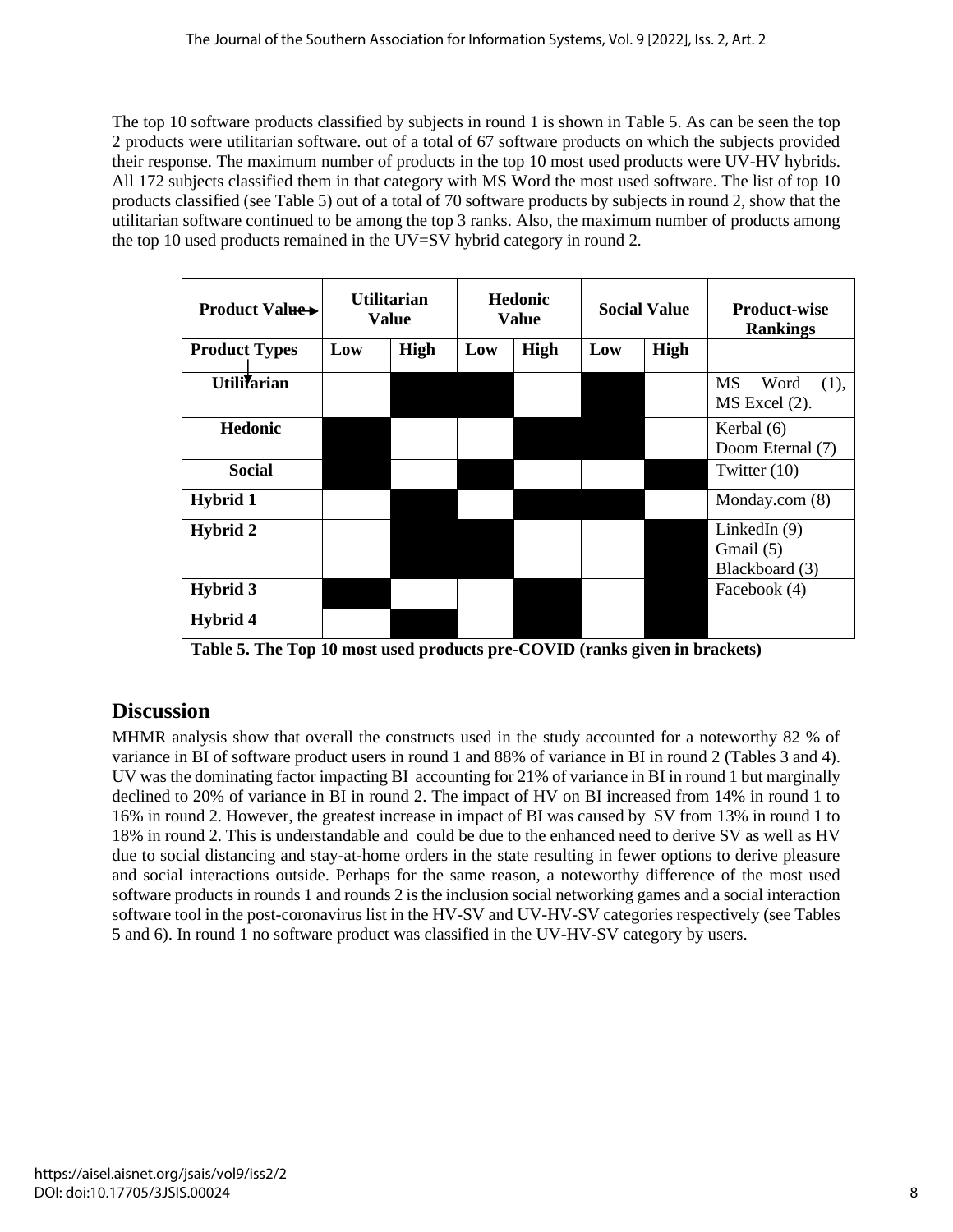| <b>Product Value</b> → | Utilitarian<br><b>Value</b> |      | <b>Hedonic Value</b> |      | <b>Social Value</b> |      | <b>Product-wise</b><br><b>Rankings</b> |  |
|------------------------|-----------------------------|------|----------------------|------|---------------------|------|----------------------------------------|--|
| <b>Product Types</b>   | Low                         | High | Low                  | High | Low                 | High |                                        |  |
| <b>Utilitarian</b>     |                             |      |                      |      |                     |      | MS<br>Word<br>(1),<br>$MS$ Excel $(3)$ |  |
| <b>Hedonic</b>         |                             |      |                      |      |                     |      | Doom Eternal (8)<br>Dark Souls (9)     |  |
| <b>Social</b>          |                             |      |                      |      |                     |      |                                        |  |
| Hybrid 1               |                             |      |                      |      |                     |      | Monday.com $(10)$                      |  |
| Hybrid 2               |                             |      |                      |      |                     |      | Zoom(5)                                |  |
|                        |                             |      |                      |      |                     |      | Gmail $(4)$                            |  |
|                        |                             |      |                      |      |                     |      | Blackboard (2)                         |  |
| Hybrid 3               |                             |      |                      |      |                     |      | Facebook (6)<br>FarmVille 2 (7)        |  |
| Hybrid 4               |                             |      |                      |      |                     |      | Skype $(10)$                           |  |

**Table 6. The Top 10 most used products post-COVID (ranks given in brackets)**

# **Future Research and Limitations**

This study has some limitations. The subjects in the study were youth between 19-24 years of age. This may limit its generalizability of the findings to users in other age groups. However, the goal of the study was not to classify software products across all age groups but to test the new typological scheme adopted in this study. Yet, future research could use subjects from other specific age groups to classify software products with a view understanding and targeting software products used by those age groups. Another limitation of the study is that self-report measures were used which can introduce common method bias in the results (Schmitt, 1994; Evans, 1985). However, the impact of common method bias is mitigated as the measures used in the study are well established and tested to have the predictive ability. Also, there was temporal separation between user responses in the two rounds of the study which also has the effect of mitigating the common method bias (Sharma, Yetton and Crawford, 2009).

# **Conclusion**

The results of the study highlight the relevance of including SV in the typology of software products as all products were found to provide a statistically significant amount of SV to its users and the largest number of the 10 most used software by users belonged to the combined HV-SV, UV-SV and UV-HV-SV hybrid categories. Further, the study findings show, perhaps for the first time that SV contributes substantially to the users' intention to use the software product. With the inclusion of SV, the typology of software products is more complete than considering only UV and HV. It is the next step in the evolution of viewing consumers as a utility calculator (Homo Economicus) to the experiential view (Homo Ludens) which highlighted the influence of  $3 \text{ Fs}$  - fantasies, feelings and fun – to the perspective where the goal of consumption is symbolic i.e. to define a self-concept and seek membership of a desired social community.

Few products in the study were classified as predominantly representing only one of these perspectives. As expected most products were classified as Hybrid. For e.g., the subjects in this study categorized LinkedIn as a UV-SV hybrid. Based on the categorization, LinkedIn could either enhance its existing UV or SV attributes or provide users fun in its usage by enhancing its hedonic attributes. Both approaches can enhance its BI. Similarly, Facebook was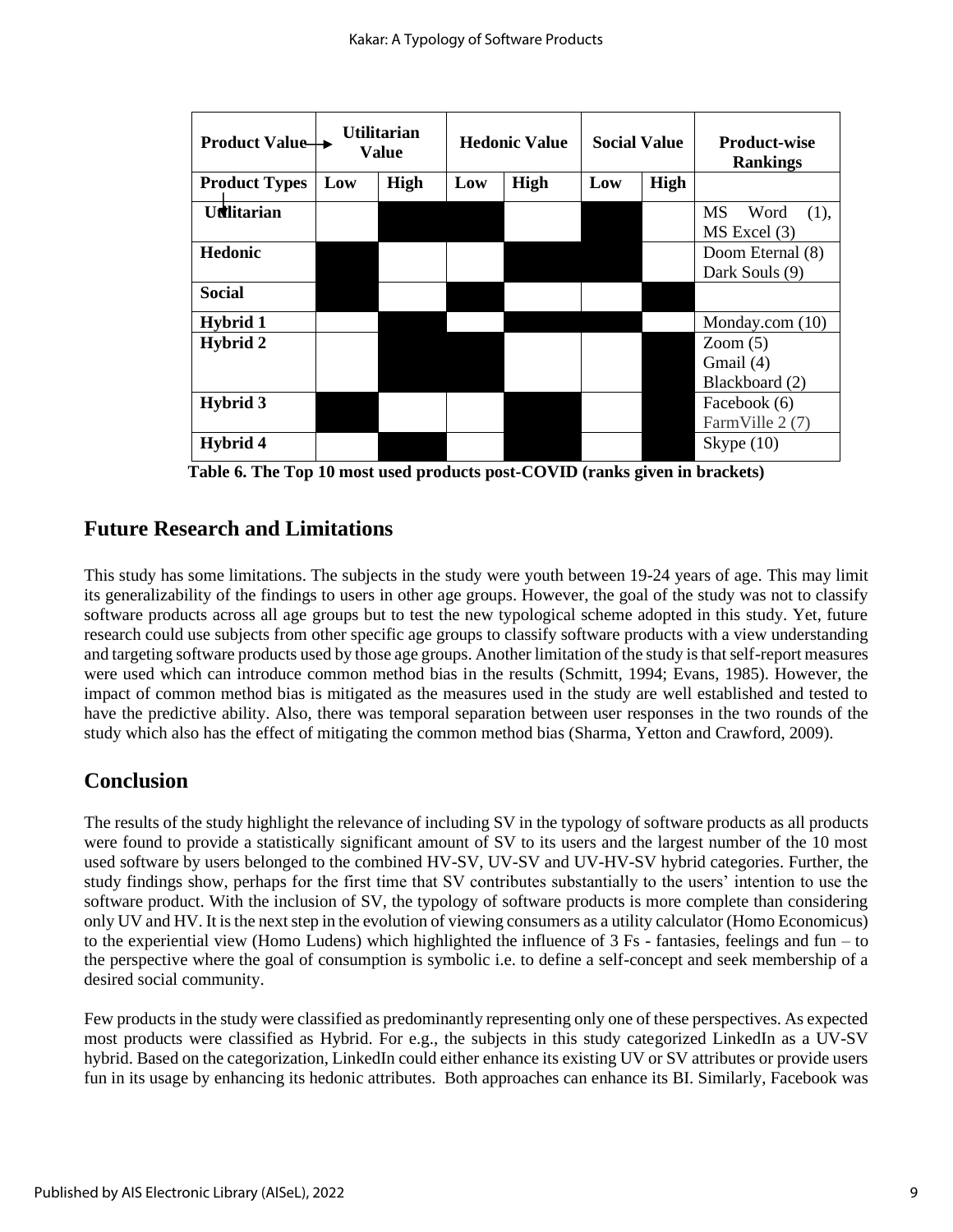categorized as a HV-SV hybrid. It may either continue with its present positioning or attract new users through enhancing utilitarian features that provide functional value to its users. The typology of products thus offers product managers strategic choices.

Yet, it should be noted that introducing SV in the typology is not relevant only in the context of social networking products but all products. For example, most computer games were classified in the HV-SV category. People enjoy playing games together with their friends and even strangers. Perhaps enhancing UV of these products may make them even more relevant as users might seek a complete experience with the product that not only provides emotional value to its users but also functional and symbolic values. Aaker (2009, p 23) had suggested that "... aspire to deliver multiple benefits. We know that providing both functional and emotional benefits is more effective than just one of the two, and this  $\neg$  finding could probably be generalized with the right research" (Aaker, 2009). This is borne out by the findings of the study (Tables 3 and 4) which shows that not only do UV, HV and SV individually and additively enhance BI of users, they also demonstrate significant synergistic interactional effect on BI.

## **REFERENCES**

- 1. Aaker, D. 2009. "Beyond functional benefits," *Marketing news* (43), pp. 15-23.
- 2. Aarts, H., Verplanken, B., and van Knippenberg, A. 1998. "Predicting behavior from actions in the past: Repeated decision making or a matter of habit?" *Journal of Applied Social Psychology* (28), pp. 1355- 1374.
- 3. Aiken, L. and West, S. 1991. *Multiple regression: Testing and interpreting interactions*, Thousand Oaks, CA: Sage.
- 4. Arnold, M.J. and Reynolds, K.E. 2003. Hedonic shopping motivations, Journal of Retailing (79: 2), pp. 77-95.
- 5. Babin, B. J., Darden, W. R., and Griffin, M. 1994. "Work and/or Fun: Measuring Hedonic and Utilitarian Shopping Value," *Journal of Consumer Research* (20), pp. 644-56.
- 6. Bagozzi, R. P. 2007. "The Legacy of the Technology Acceptance Model and a Proposal for a Paradigm Shift," *Journal of the association for information systems* (8:4), pp. 3.
- 7. Belk, R.W. 1988. "Possessions and the extended self," *Journal of Consumer Research* (15), pp. 139–168.
- 8. Chau, P. Y . K. and Hui, K. L. 1998. "Identifying Early Adopters of New IT Products: A Case of Windows 95," *Information & Management* (33:5), pp. 225-230.
- 9. Chitturi, R., Raghunathan, R. and Mahajan, V. 2007. "Form Versus Function: How the Intensities of Specific Emotions Evoked in Functional Versus Hedonic Trade-Offs Mediate Product Preferences," *Journal of Marketing Research* (44), pp. 702–714.
- 10. Chitturi, R., Raghunathan, R. and Mahajan, V. 2008. "Delight by Design: The Role of Hedonic Versus Utilitarian Benefits," *Journal of Marketing* (72), pp. 48-63.
- 11. Cohen, J. 1978. "Partialled products are interactions: Partialled powers are curve components," *Psychological Bulletin* (85), pp. 858-866.
- 12. Cortina, J. M. 1993. "Interaction, nonlinearity, and multicollinearity: Implications for multiple regression," *Journal of Management* (19:4), pp. 915-922.
- 13. Cummins, R. A., and Gullone, E. 2000. "The case for subjective quality of life measurement," in *Proceedings, second international conference on quality of life in citie*s, pp. 74-93.
- 14. Dawson, J. F. and Richter. A. W. 2006. "Probing three-way interactions in moderated multiple regression: Development and application of a slope difference test," *Journal of Applied Psychology* (91), pp. 917– 926.
- 15. Dunlap, W. P and Kemery, E. R. 1987. "Failure to detect moderating effects: Is multicollinearity the problem?" *Psychological Bulletin* (102), pp. 418-420.
- 16. Emerson, R. 1962. Power-dependence relations*. American Sociological Review* (27:1), pp. 31–40.
- 17. Fogg B, Kameda T, Boyd J, Marshall J, Sethi R, Sockol M, Sockol, M., and Trowbridge, T. 2002. *Stanford–Makovsy Web credibility study 2002: investigating what makes websites credible today.* A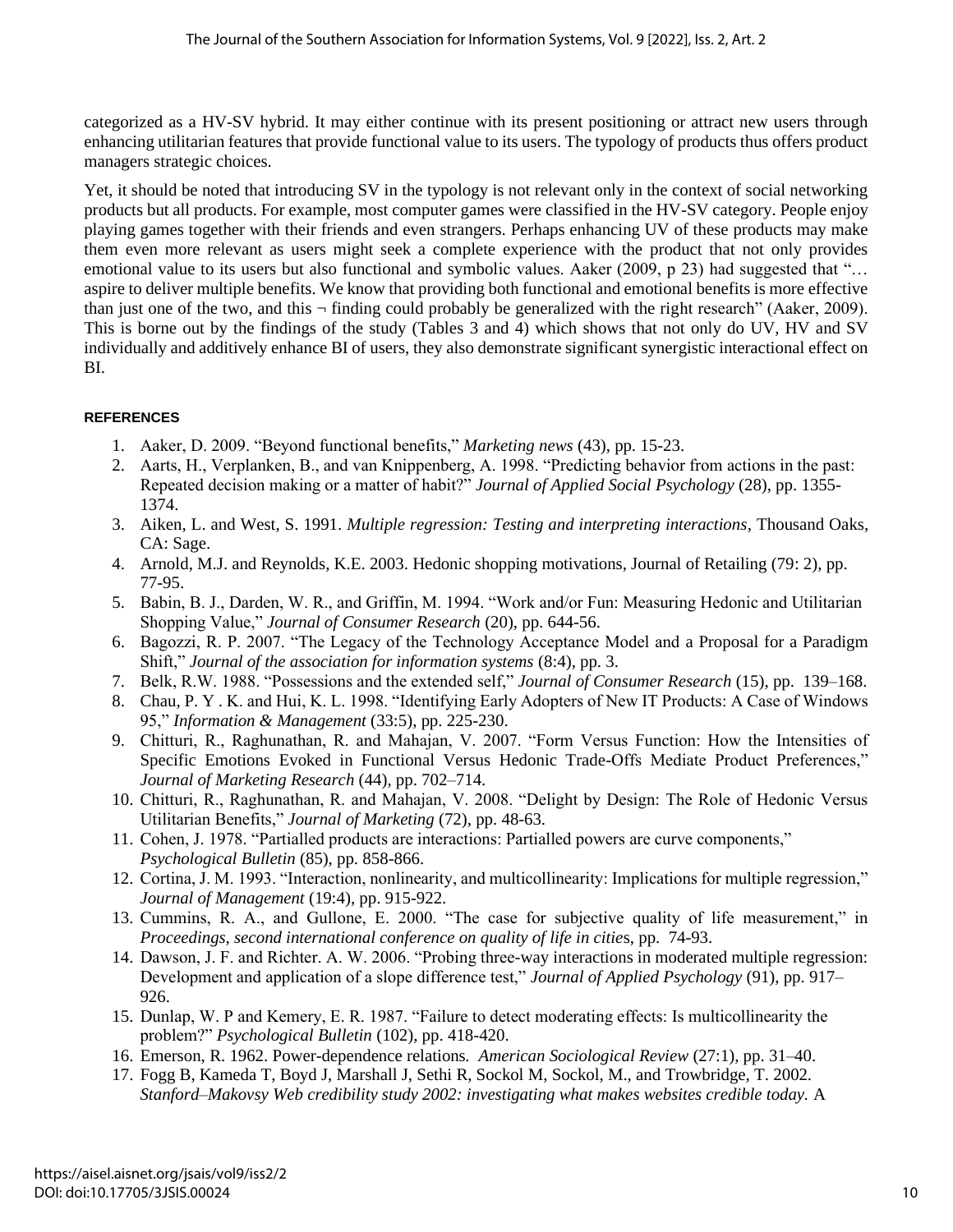research report by the Stanford Persuasive Technology Lab and Makovsky & Co. Stanford University Press.

- 18. Fombrun, C. J. 2001. *Corporate reputations as economic assets. In M.Hitt, R.Freeman, & J. Harrison (Eds.)*, *The Blackwell Handbook of Strategic Management* (pp. 289–312). Oxford: Blackwell Publishers.
- 19. Gefen, D. 2003. "TAM or just plain habit: A look at experienced online shoppers," *Journal of End User Computing* (15:3), pp. 1–13.
- 20. Gefen, D., and Straub, D. W. 1997. "Gender Difference in the Perception and Use of E-mail: An Extension to the Technology Acceptance Model," *MIS Quarterly* (21:4), pp. 389-400.
- 21. Gerow, J. E., Ayyagari, R., Thatcher, J. B., and Roth, P. L. (2013). "Can we have fun@ work? The role of intrinsic motivation for utilitarian systems," European Journal of Information Systems (22:3), pp. 360-380.
- 22. Higgins, E. T. 2001. "Promotion and Prevention Experiences: Relating Emotions to Nonemotional Motivational States," *in Handbook of Affect and Social Cognition*, Joseph P. Forgas, ed. London: Lawrence Erlbaum Associates, pp. 186–211.
- 23. Hirschman, E. and Holbrook, M. 1982. "Hedonic consumption emerging concepts, methods and propositions," *Journal of marketing*, *46*(3), 92-101.
- 24. Holbrook, M.B. 1999. *Introduction to consumer value, Consumer Value: A Framework for Analysis and Research*. Routledge Kegan Paul, London.
- 25. Homans, G. 1950. *The Human Group*. New York: Harcourt, Brace, and World.
- 26. Kakar, A. K. (2015a). Software product features: should we focus on the attractive or the important?. *Journal of Decision Systems*, *24*(4), 449-469.
- 27. Kakar, A. K. (2015b). Why do users speak more positively about Mac OS X but are more loyal to Windows 7?. *Computers in Human Behavior*, *44*, 166-173.
- 28. Kakar, A. K. (2017). Investigating the relationships between the use contexts, user perceived values, and loyalty to a software product. *ACM Transactions on Management Information Systems (TMIS)*, *8*(1), 1- 23.
- 29. Kakar, A., & Kakar, A. K. (2018a). Assessing Shopper's Penalty Reward Calculus in Online versus Instore Shopping. *E-Service Journal*, *10*(3), 24-45.
- 30. Kakar, A. K., & Kakar, A. (2018b). IS THE TIME RIPE FOR BRANDING OF SOFTWARE PRODUCTS. *Southern Association of Information Systems*.
- 31. Kakar, A. K. (2020). Investigating factors that promote time banking for sustainable community based socio-economic growth and development. *Computers in Human Behavior*, *107*, 105623.
- 32. Kakar, A. and Kakar, A. K. (2020a). Is Social Value relevant for Online Shoppers?, AMA Summer.
- 33. Kakar, A. and Kakar, A. K. (2020b). INTRODUCING SOCIAL AND HYBRID PRODUCTS: A SURVEY OF THE RELEVANCE OF A VALUE BASED TYPOLOGY OF SOFTWARE PRODUCTS. AMA Summer.
- 34. Kelman, H.C. 1974. *Further Thoughts on the Processes of Compliance, Identification, and internalization,* pp. 126-171 in Perspectives on Social Power; J.T. Tedeschi, ed., Chicago: Aldine.
- 35. Lim, E.A.C. and Ang, S.H. 2008. "Hedonic vs utilitarian consumption: a cross-cultural perspective based on cultural conditioning," *Journal of Business Research* (61: 3), pp. 225-32.
- 36. Maslow, A. H. 1954. *Motivation and Personality*, New York: Harper and Row Publishers, Inc.
- 37. Moon, J.-W., and Kim, Y.-G. (2001), "Extending the TAM for a World-Wide-Web Context," *Information and Management* (38:4), pp. 217-230.
- 38. Norman, D. A. 1998. *The Invisible Computer: Why good products can fail, the personal computer is so complex, and information appliances are the solution*, MIT Press, Cambridge, MA.
- 39. Ouellette, J. A. and Wood, W. 1998. "Habit and intention in everyday life: The multiple processes by which past behavior predicts future behavior," *Psychological Bulletin* (124:1), pp. 54–74.
- 40. Park, C. W., MacInnis, D. J. and Priester, J. R. 2006. "Beyond attitudes: Attachment and consumer behavior," *Seoul National Journal* (12:2), pp. 3–36.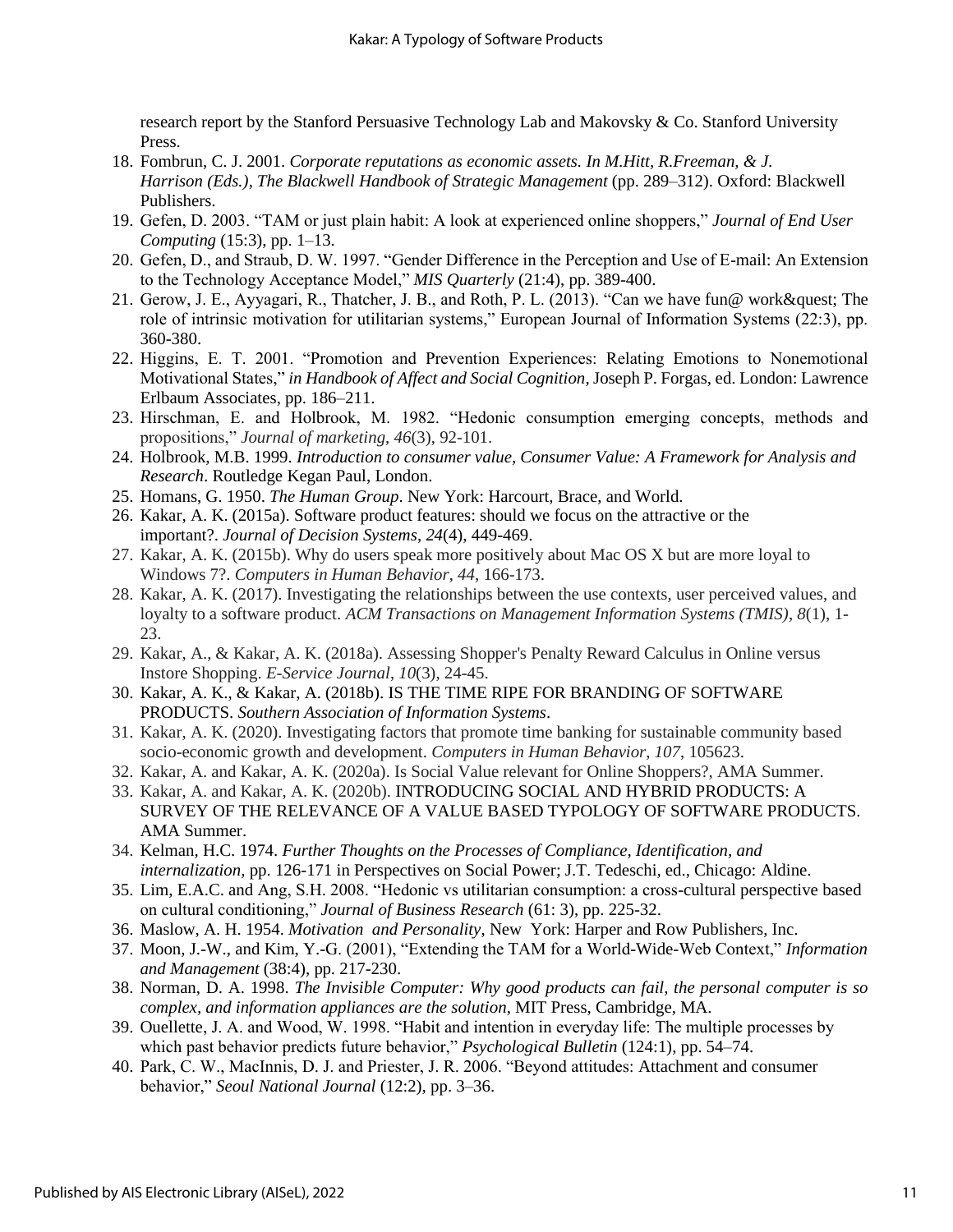- 41. Ravasi, D. and Rindova, V. 2008. *Symbolic value creation*. Handbook of new approaches to organization, pp. 270-284.
- 42. Rintamäki, T., Kanto, A., Kuusela, H. and Spence, M. T. 2006. "Decomposing the value of department store shopping into utilitarian, hedonic and social dimensions: Evidence from Finland,} *International Journal of Retail & Distribution Management* (34:1), pp. 6-24.
- 43. Sharma, R., Yetton, P., and Crawford, J. (2009). "Estimating the Effect of Common Method Variance: The Method–Method Pair Technique with an Illustration from TAM Research," *MIS Quarterly,* 33(3). pp. 473- 490.
- 44. Sherry, J.F., McGrath, M.A. and Levy, S.L 1993. "The dark side of the gift," *Journal of Consumer Research* (28), pp. 225-45.
- 45. Smith, J. B. and Colgate, M. 2007. "Customer value creation: a practical framework," *Journal of marketing Theory and Practice* (15:1), pp. 7-23.
- 46. Solomon, M. R. 1983. "The role of products as social stimuli: a symbolic interactionism perspective," *Journal of Consumer Research* (10:3), pp. 319-29.
- 47. Stone, E. F. and Hollenbeck, J. R. 1989. "Clarifying some controversial issues surrounding statistical procedures for detecting moderator variables: Empirical evidence and related matters," *Journal of Applied Psychology* (74), pp. 3- 10.
- 48. Venkatesh, V., Morris, M.G. and Ackerman, P.L. 2000. "A Longitudinal Field Investigation of Gender Differences in Individual Technology Adoption Decision Making Processes," *Organizational Behavior and Human Decision Processes* (83:1), pp. 33-60.
- 49. Venkatesh, V., Morris, M. G., Davis, G. В., and Davis, F. D. 2003. "User Acceptance of Information Technology: Toward a Unified Techniques for Detection and Correction of Common Method View," MIS Quarterly (27:3), pp. 425
- 50. Venkatesh, V., Thong, J. Y. and Xu, X. 2012. "Consumer acceptance and use of information technology: extending the unified theory of acceptance and use of technology," *MIS Quarterly* (36:1), pp. 157-178.
- 51. Wakefield, K. L. and Barnes, J. H. 1996. "Retailing Hedonic Consumption: A Model of Sales Promotion of a Leisure Service," *Journal of Retailing* (72:4), pp. 409–427.
- 52. Wu, J., and Lu, X. 2013. "Effects of Extrinsic and Intrinsic Motivators on Using Utilitarian, Hedonic, and Dual-Purposed Information Systems: A Meta-Analysis," *Journal of the Association for Information Systems* (14:3), pp. 1.
- 53. Yang, Z. and Peterson, R. T. 2004. "Customer perceived value, satisfaction, and loyalty: The role of switching costs," *Psychology & Marketing* (21:10), pp. 799-822.